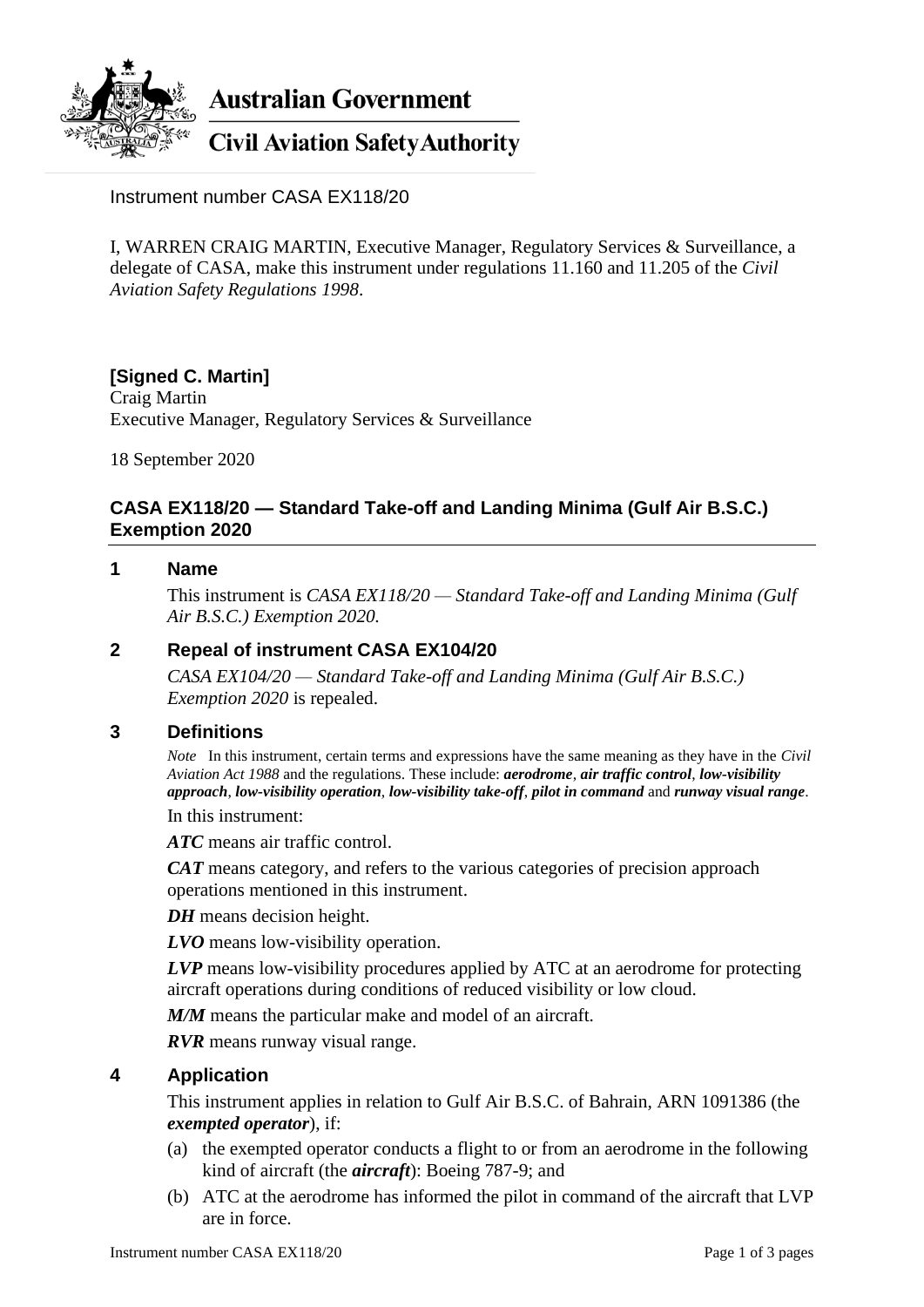## **5 Exemptions**

- (1) The exempted operator is exempt from compliance with subregulations 257 (3) and (4) of CAR in relation to the flight.
- (2) The pilot in command of the aircraft is exempt from compliance with subregulations 257 (3) and (4) of CAR in relation to the flight.

## **6 Conditions**

- (1) It is a condition of the exemption in subsection  $5(1)$  that the exempted operator ensures compliance with the requirements mentioned in subsection (3).
- (2) It is a condition of the exemption in subsection 5 (2) that the pilot in command of the aircraft ensures compliance with the requirements mentioned in subsection (3).
- (3) The requirements are:
	- (a) the aircraft must comply with the meteorological minima for LVO and associated requirements set out in Schedule 1; and
	- (b) the requirements for LVO mentioned in Schedule 2.

### **7 Repeal of this instrument**

This instrument is repealed at the end of 31 August 2023.

# **Schedule 1 Operating minima for LVO**

### **Low-visibility take-off minima**

1 An aircraft of a kind mentioned in column 1 of Table 1 must not conduct a low-visibility take-off from the aerodrome if the reported RVR for the take-off is less than the meteorological minimum mentioned in column 2 of the Table for the aircraft.

| <b>Table 1: Low-visibility take-off minimize</b> |  |
|--------------------------------------------------|--|
|                                                  |  |

**Table 1: Low-visibility take-off minima**

| <b>Aircraft M/M</b><br>$\alpha$ (column 1) | <b>Meteorological minimum</b><br>$\alpha$ (column 2) | Condition<br>$\alpha$ (column 3) |
|--------------------------------------------|------------------------------------------------------|----------------------------------|
| <b>Boeing 787-9</b>                        | 75 m                                                 | <b>HUD</b> required              |
|                                            | $150 \text{ m}$                                      | Nil                              |

### **Low-visibility approach minima**

- 2 An aircraft of a kind mentioned in column 1 of Table 2, when conducting a low-visibility approach operation mentioned in column 2 of the Table for the purpose of landing the aircraft:
	- (a) has the RVR meteorological minimum mentioned in column 3 of the Table for the low-visibility approach operation; and
	- (b) must apply the DH mentioned in column 4 of the Table for the low-visibility approach operation.